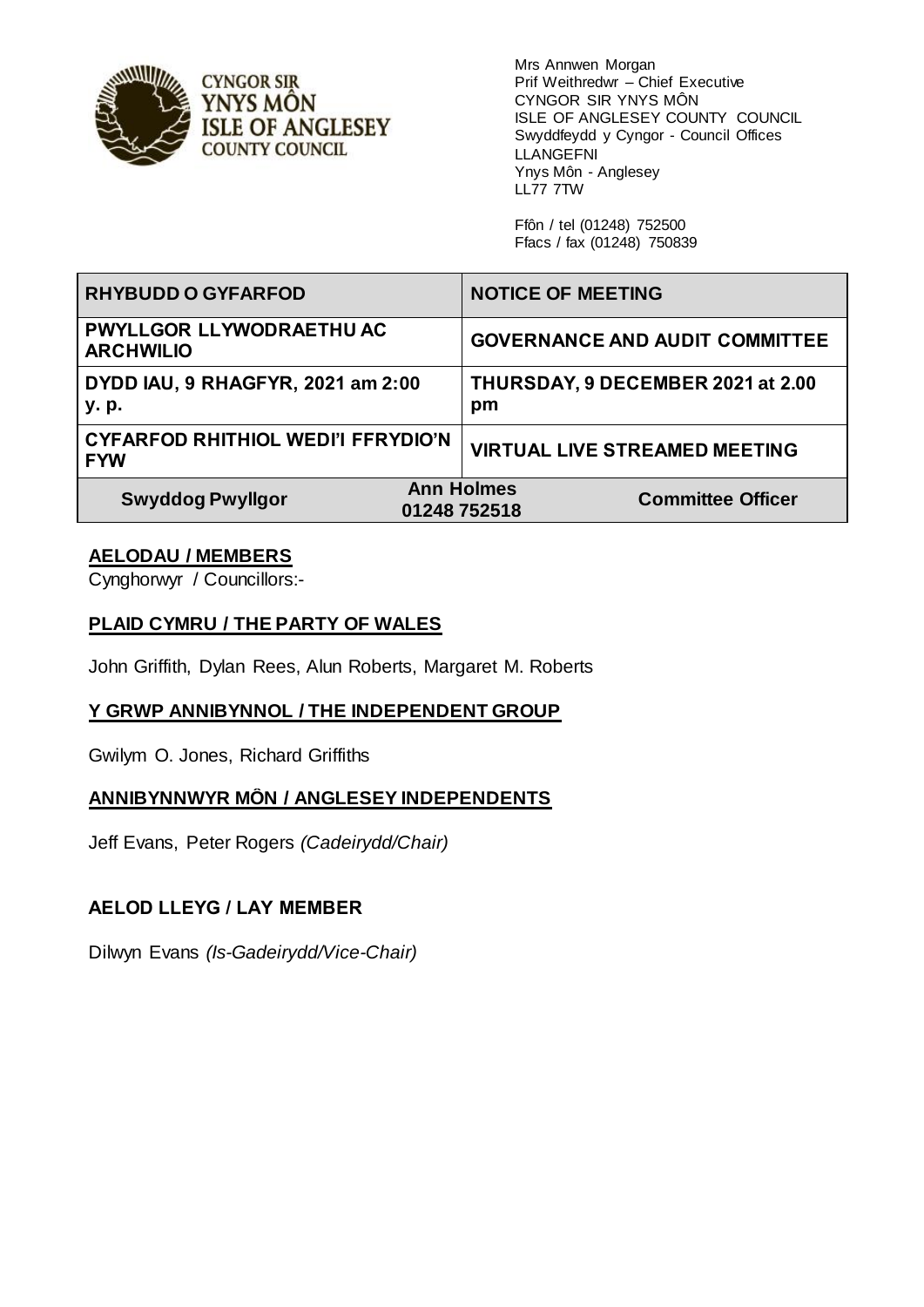*Please note that meetings of the Committee are streamed for live and subsequent broadcast on the Council's website. The Authority is a Data Controller under the Data Protection Act and data collected during this live stream will be retained in accordance with the Authority's published policy*

# **A G E N D A**

# **1 DECLARATION OF INTEREST**

To receive any declaration of interest by any Member or Officer in respect of any item of business.

## **2 MINUTES OF THE PREVIOUS MEETINGS** (Pages 1 - 28)

To present the minutes of the previous meetings of the Governance and Audit Committee held on the following dates –

- 21 September, 2021
- 20 October, 2021
- 15 November, 2021

Arising on the minutes of the 21 September, 2021 meeting –

### **Item 3 – Information Governance: Annual Report of the Senior Information Risk Owner (SIRO) 2020/21**

The Director of Education, Skills and Young People will report verbally on the Learning Service's arrangements for completing the outstanding work with regard to the consent audit and record of processing activities.

## **3 ANGLESEY SCHOOLS ANNUAL INFORMATION GOVERNANCE ASSURANCE REPORT** (Pages 29 - 52)

To present the report of the Director of Education, Skills and Young People.

#### **4 COUNTER FRAUD, BRIBERY AND CORRUPTION STRATEGY** (Pages 53 - 72)

To present the report of the Head of Audit and Risk.

# **5 TREASURY MANAGEMENT MID-YEAR REVIEW 2021/22** (Pages 73 - 90)

To present the report of the Director of Function (Resources)/Section 151 Officer.

#### **6 EXTERNAL AUDIT - ISLE OF ANGLESEY COUNTY COUNCIL: ANNUAL AUDIT SUMMARY 2020** (Pages 91 - 98)

To present the report of External Audit.

# **7 EXTERNAL AUDIT: AUDIT WALES WORK PROGRAMME AND TIMETABLE: IOACC QUARTERLY UPDATE SEPTEMBER 2020** (Pages 99 - 110)

To present the report of External Audit.

#### **8 EXTERNAL AUDIT: STUDENT FINANCES (FOR INFORMATION)** (Pages 111 - 158)

To present the report of External Audit.